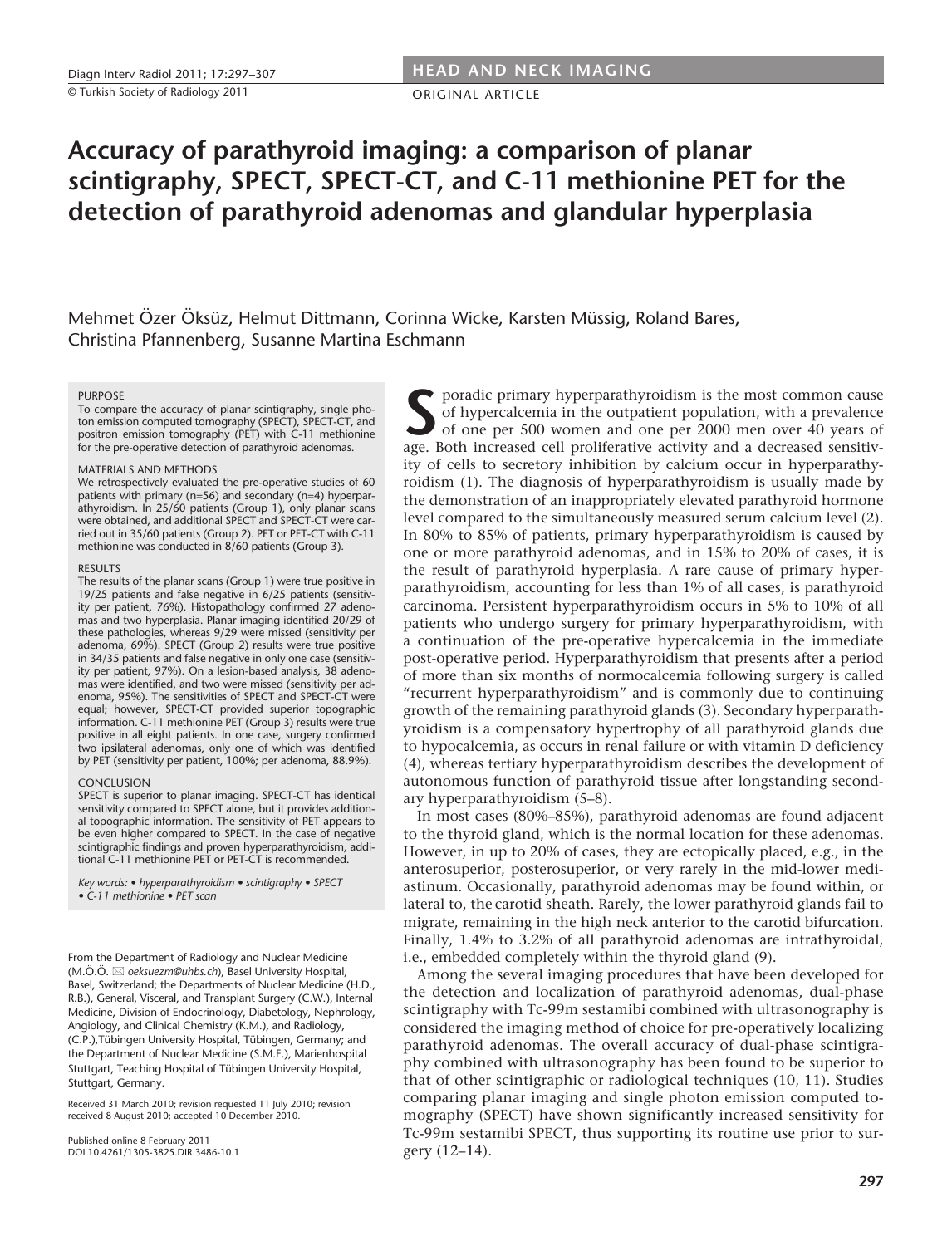In this study, we compared the accuracies of planar scintigraphy, SPECT, SPECT-CT with Tc-99m sestamibi and positron emission tomography (PET) with C-11 methionine for the detection of parathyroid adenomas and/or hyperplasia.

## **Materials and methods**

## *Patients*

A total of 60 patients (44 females, 16 males) with a mean age of 51±29 years (range, 22–80 years) with biochemical evidence of hyperparathyroidism, i.e., increased serum calcium and parathyroid hormone concentrations, that were scheduled for surgery were evaluated. Fifty-six patients had primary hyperparathyroidism, and four had secondary hyperparathyroidism. One case of primary hyperparathyroidism was associated with multiple endocrine neoplasia type 1 (MEN 1).

All patients underwent ultrasound of the neck and parathyroid scintigraphy with Tc-99m sestamibi. Patients with concomitant thyroid disease received an additional thyroid scan with Tc-99m pertechnetate.

In 25 patients, only planar scans with Tc-99m sestamibi were obtained (Group 1) (Table 1). In 35 patients, additional SPECT and SPECT-CT was carried out (Group 2) (Table 1). PET (4 patients) or PET-CT (4 patients) with C-11 methionine was performed in 8 of the 60 patients (Group 3) (Table 1).

The local ethics committee approved the study, and written informed consent was obtained from all patients before they were enrolled in the study.

#### *Ultrasonography*

In all patients, a pre-operative highresolution ultrasound of the thyroid gland and surrounding tissues was performed with 7.5- to 10-MHz transducers. Parathyroid adenomas were identified as hypoechoic nodules with well-defined margins that were mostly localized outside the thyroid gland.

## *Planar scintigraphy*

Anterior planar views of the neck and thorax (10 min/frame; matrix size, 256×256) were acquired with the patients in the supine position. Images were obtained at 10 min (thyroid phase) and 120–150 min (parathyroid phase) after intravenous injection of 400 MBq (10.81 mCi) Tc-99m sestamibi using a large field-of-view gamma camera equipped with a high-resolution collimator.

# *SPECT and SPECT-CT*

SPECT-CT imaging of the neck and thorax was carried out immediately after the planar imaging using a dualhead variable-angle gamma camera with a low-power X-ray CT transmission system mounted on the same gantry (Millennium VG Hawkeye, GE Medical Systems, Carrollton, Texas, USA). The transmission data were reconstructed using filtered back-projection to produce cross-sectional attenuation images in which each pixel represents the estimated X-ray attenuation of the imaged tissue. The SPECT component of the study was then obtained in 120 projections, with a 3° angle step, in a 128×128 matrix, and at 20 s per view. Reconstruction was performed iteratively using the ordered subsets expectation maximization technique (OSEM). The emission images, obtained in transaxial, sagittal, and coronal planes, were inherently registered to the anatomic maps using eNTEGRA workstation software (GE Medical Systems) followed by the generation of hybrid images of the

**Table 1.** Pre-operative studies of 60 patients with primary hyperparathyroidism (n=56) and secondary hyperparathyroidism (n=4)

| Group | Imaging<br>technique           | Number of<br>patients | Concomitant<br>thyroid disease |
|-------|--------------------------------|-----------------------|--------------------------------|
|       | Planar                         | 25                    |                                |
|       | SPECT and<br>SPECT-CT          | 35                    | 9                              |
|       | PET and<br>PET-CT <sup>a</sup> | 8                     | 3                              |

For 25 patients (Group 1), only planar scans were obtained, and in 35 patients (Group 2), additional SPECT and SPECT-CT was carried out.

aPET or PET-CT with C-11 methionine was carried out in 8 patients (Group 3, 4x PET and 4x PET-CT).

superimposed transmission (CT) and emission (SPECT) data.

## *Thyroid scintigraphy*

Seven patients in Group 1 and nine patients in Group 2 with concomitant thyroid nodules also obtained a planar thyroid scan following the administration of 75 MBq (2.03 mCi) of Tc-99m pertechnetate for comparison with earlier parathyroid images.

## *PET and PET-CT*

In four patients, PET was performed with a dedicated PET scanner (Advance, GE Medical Systems, Milwaukee, Wisconsin, USA). Fifteen minutes after the intravenous injection of 700 MBq (18.92 mCi) of C-11 methionine, two contiguous 15-min emission scans were performed of the neck and upper mediastinum followed by two 10-min transmission scans for the attenuation correction using a Ge-68 source.

Four patients underwent imaging with a dedicated PET-CT system (Biograph 16 HiRez, Siemens Medical Solutions, Erlangen, Germany) 15 min after the intravenous injection of 700 MBq (18.92 mCi) of C-11 methionine. Images of the neck and thorax, from the base of the skull to the diaphragm, were obtained in three consecutive bed positions, each of which was 5 min in duration. For attenuation correction, a non-contrast CT scan was performed first and was followed by a contrast-enhanced CT protocol (Ultravist 370, Schering, Berlin, Germany).

#### *Image interpretation*

The datasets of planar scintigraphy, SPECT and SPECT-CT, PET and PET-CT were interpreted visually by a team of three nuclear medicine physicians and two radiologists. In cases of questionable findings, the decision was made by consensus of at least two observers. A distinct focus of increased uptake within or neighboring the thyroid in the mediastinum on either an early or a late image, or both, was considered positive for abnormal parathyroid tissue, unless it could be attributed to a thyroid nodule using the pertechnetate scan. The SPECT-CT and PET-CT images were analyzed for adenoma localization in relation to adjacent anatomic structures. The final diagnosis of a parathyroid ad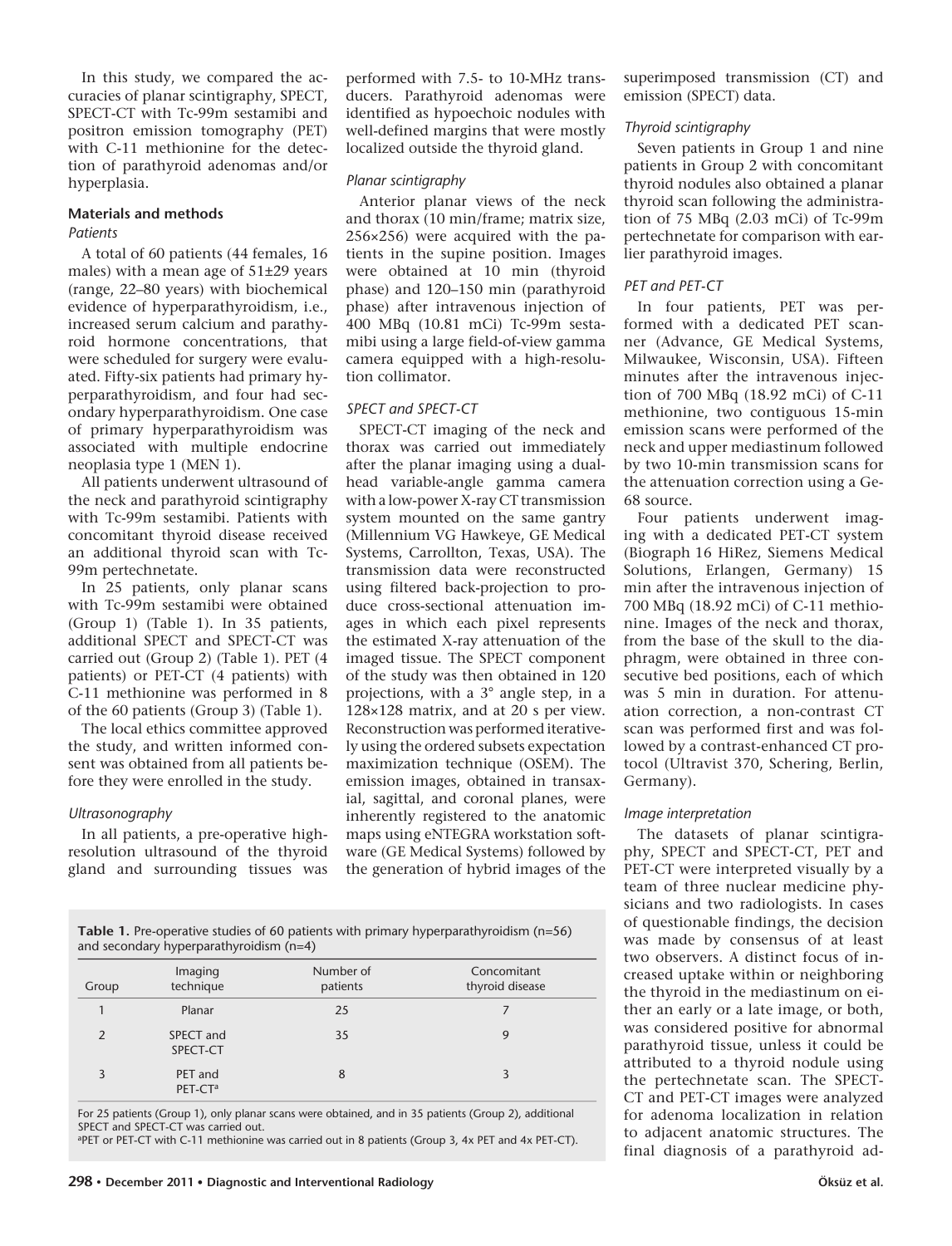enoma, whether cervical or ectopic, was based on the intraoperative and pathologic findings.

## *Data analysis*

Planar scintigraphy, SPECT and SPECT-CT studies for all patients; PET studies for four patients; and PET-CT studies for four patients were retrospectively analyzed. This was followed by an assessment of the detectability rate and the sensitivity of these modalities, as defined by surgical findings and histopathologic confirmation. SPECT or SPECT-CT was considered to be helpful in image interpretation if it provided precise localization with respect to the depth of the suspected lesion and its relation to adjacent structures including the thyroid gland, trachea, esophagus, thymus, spine, and sternum. The chi-square test and the Wilcoxon test were used for statistical analysis of the sensitivities.

# *Surgery and histopathology*

All patients underwent surgical exploration. The appearance, size, and location of every parathyroid gland were documented. Histopathologic examination was performed, and weights and volumes of all resected specimens were obtained.

# **Results**

Parathyroidectomy was performed in all 60 patients after parathyroid imaging revealed 63 parathyroid adenomas and six hyperplastic parathyroid glands.

## *Group 1 (planar imaging)*

The results of the planar scans were true-positive in 19/25 patients and false-negative in 6/25 patients. Histopathology confirmed 27 adenomas and two cases of hyperplasia, i.e., one patient with secondary hyperparathyroidism and one patient with MEN 1 who had a hyperplastic parathyroid gland and a contralateral adenoma. Twenty adenomas and two hyperplastic parathyroid glands were identified by planar imaging, whereas nine adenomas were missed. This leads to a sensitivity per patient of 76% and per adenoma of 69% (Table 2). In two patients, only one of two adenomas was detected. In both cases, the contralateral smallersized adenoma was missed. In three patients, the detected adenomas were placed ectopically in the anterosuperior mediastinum (Table 3).

# *Group 2 (SPECT and SPECT-CT)*

The SPECT images were true-positive in 34/35 patients (Fig. 1) and false-neg-

**Table 2.** Patient- and lesion-based sensitivities of Group 1 (planar scintigraphy) and Group 2 (SPECT and SPECT-CT) using the chi-square test

| Group | Patient-based sensitivity | Lesion-based sensitivity |
|-------|---------------------------|--------------------------|
|       | 76%                       | 69%                      |
|       | 97%                       | 95%                      |
|       | $P = 0.017$               | $P = 0.005$              |

|  |  |  |  | Table 3. Ectopic adenomas in Group 1 (planar imaging) and Group 2 (SPECT and SPECT-CT) |
|--|--|--|--|----------------------------------------------------------------------------------------|
|  |  |  |  |                                                                                        |

| Group          | Patients     | Pathology                              | Localization                                          |
|----------------|--------------|----------------------------------------|-------------------------------------------------------|
|                | 3            | 1 adenoma<br>in each patient           | Anterosuperior<br>mediastinum                         |
| $\overline{2}$ | $\mathbf{1}$ | 1 adenoma and<br>1 case of hyperplasia | Anterosuperior<br>mediastinum                         |
|                | 1            | 2 adenomas                             | Eutopic $(1x)$ and<br>anterosuperior mediastinum (1x) |
| $\mathbf{1}$   |              | 1 adenoma                              | Mid-lower<br>mediastinum                              |
|                | $\mathbf{1}$ | 1 adenoma                              | Posterosuperior<br>mediastinum                        |
|                |              | 1 adenoma                              | Intrathyroidal                                        |

ative in only one case. In one patient, only one of two adenomas was identified. In another patient, SPECT images revealed two foci, whereas surgery and histopathology confirmed only one adenoma and a contralateral thyroid nodule. The lesion-based analysis revealed that 38 adenomas were identified with SPECT, and only two parathyroid adenomas were missed. In four cases, histology revealed hyperplastic parathyroids, and all were true-positives. This leads to a sensitivity per patient of 97% and per adenoma of 95% (Table 2).

In five patients, six abnormal parathyroid glands were found in ectopic locations. One patient had one adenoma and one hyperplastic parathyroid gland in the anterosuperior mediastinum. Another patient had one adenoma in the anterosuperior mediastinum and one adenoma in an anatomically correct position, i.e., posterior to the lower pole of the right thyroid lobe. In one case, the adenoma was located in the mid-lower mediastinum in proximity to the left main bronchus (Figs. 2 and 3), and in the next patient, the parathyroid adenoma was located in the posterosuperior mediastinum near the aortic arch/descending aorta. Finally, in one patient, the atypical adenoma was embedded within the lower pole of the left thyroid gland, i.e., an intrathyroidal parathyroid adenoma (Table 3).

The sensitivities of SPECT and SPECT-CT were equal. However, SPECT-CT provided superior topographic information, particularly in those patients with ectopic localization of parathyroid adenomas (Fig. 3).

# *Group 3 (PET and PET-CT)*

C-11 methionine-PET images were true-positive in all eight patients (Fig. 4). In one case, surgery confirmed two ipsilateral adenomas, only one of which was identified by PET (sensitivity per patient of 100% and per adenoma of 88.9%).

In Group 1 (planar imaging) and Group 2 (SPECT and SPECT-CT), the size of the parathyroid glands showed a wide range from relatively small to fairly large volumes of 0.01 mL up to 4.41 mL (Fig. 5, Tables 4 and 5). Adenomas that were missed were generally smaller than the majority of all parathyroid adenomas (statistically significant in Group 1 with  $[P = 0.014]$  and without  $[P = 0.027]$  the two large true-positive adenomas based on the Wilcoxon test).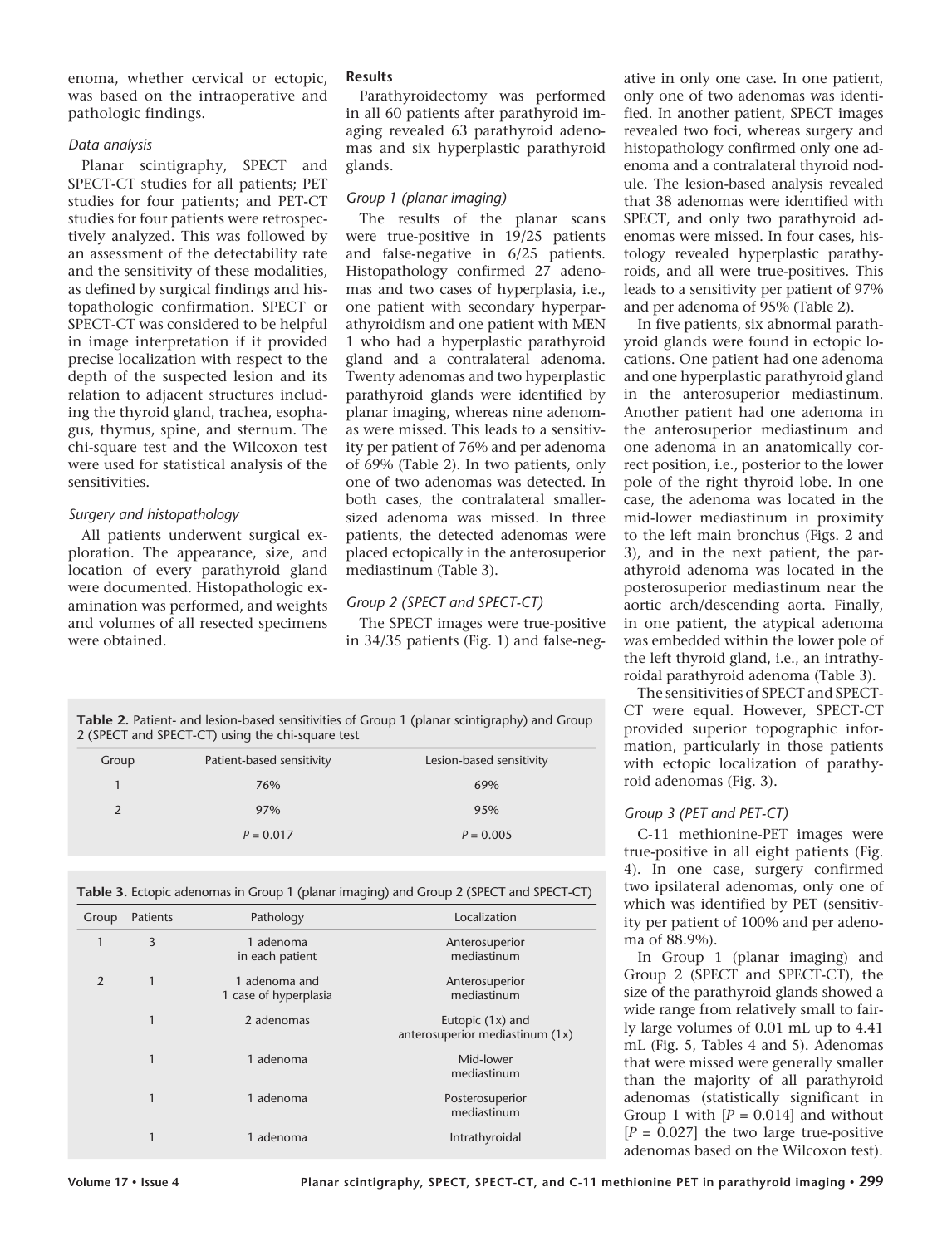

**Figure 1. a–f.** Dual-phase planar scintigraphy with images obtained at 10 min **(a)** and at 2.5 hours **(b)**; early transverse **(c)**, coronal SPECT **(d)** and ultrasonography with transverse **(e)** and sagittal **(f)** views of a female patient (61 years old) with primary hyperparathyroidism. SPECT clearly displays the parathyroid adenoma **(***arrows* in **c** and **d**, and *calipers* in **e** and **f)** posterior to the lower pole of the right thyroid lobe.



## **Discussion**

Contemporary modalities that help endocrine surgeons localize abnormal parathyroid glands in patients with hyperparathyroidism provide highresolution anatomical and functional images of hyperactive endocrine tissue. When used in tandem, neck ultrasound and Tc-99m sestamibi parathyroid scintigraphy using various imaging techniques (subtraction or dual-phase imaging) have been shown to be effective in localizing adenomas to allow pre-operative planning and intra-operative decision making  $(15-20)$ .

Focused neck exploration in patients with primary hyperparathyroidism has recently replaced the traditional bilateral approach due to a decrease in operative morbidity and a shortening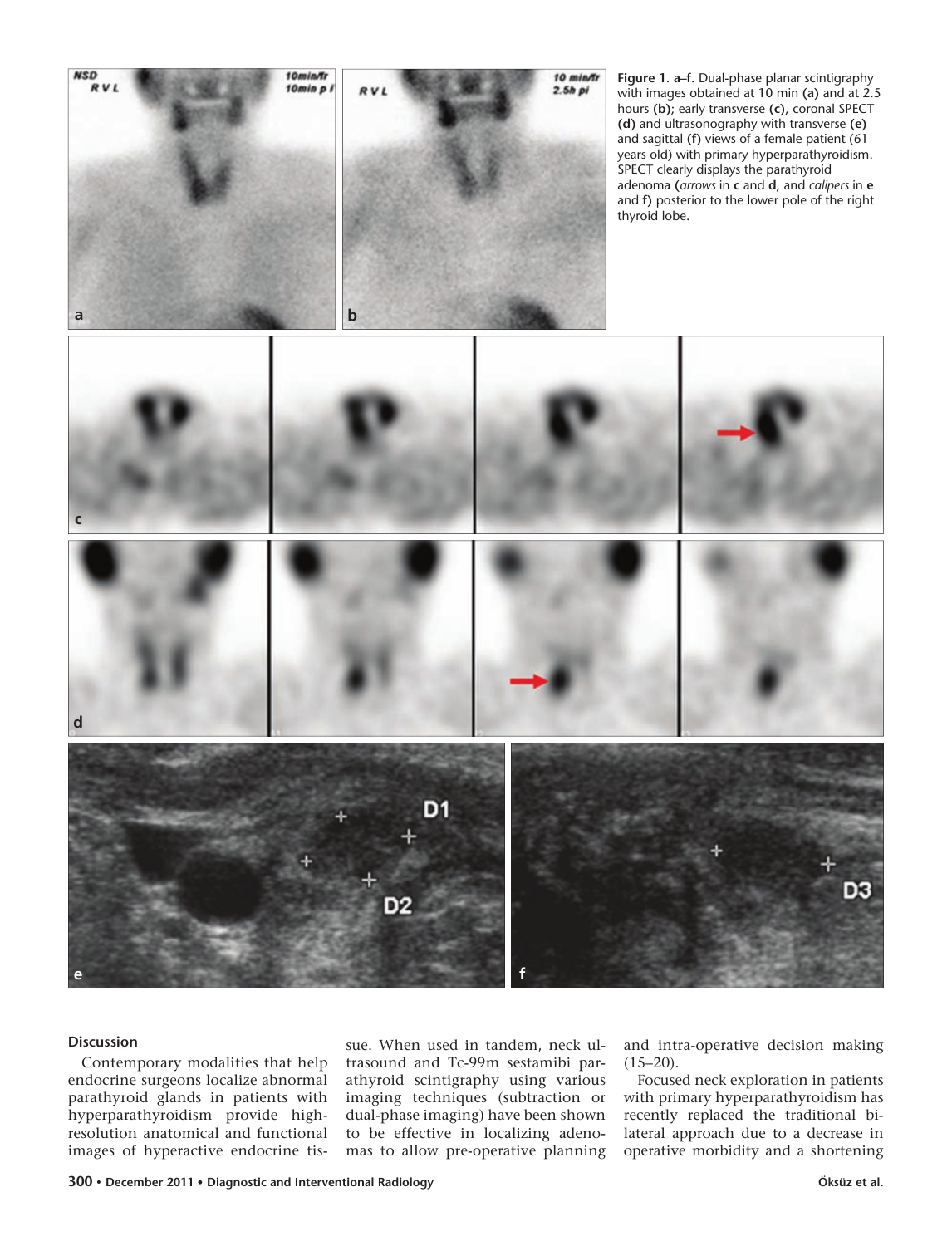

of hospitalization time. However, the limited surgical procedures require optimal pre-operative localization studies (21, 22).

Planar scintigraphy has been considered the primary imaging modality for the pre-operative localization of parathyroid adenomas with pooled sensitivities of 87% for subtraction imaging and 73% for dual-phase imaging (23). The results of the present study (Group 1) revealed sensitivities of 76% on patient-based and 69% on lesion-based analysis and are within the range of the results from the dual-phase methods reported in the literature (24).

Our study comparing planar imaging and SPECT supports the wide application of SPECT, which has increased sensitivities compared to planar scintigraphy of 97% on patient-based and 95% on lesion-based analysis. These values are similar to previously published data with sensitivities ranging from 92% to 96 % (25–29).

In the present study, the patientand lesion-based sensitivities of SPECT and SPECT-CT were equal for the detection rate of parathyroid adenomas. However, SPECT-CT provided superior topographic information, particularly in those patients with an ectopic localization of parathyroid adenomas, facilitating a surgical approach by providing anatomic mapping prior to exploration (30).

Gland volume (weight) and gland vascularity are known to have an influence on radionuclide uptake. They probably correlate with an increased delivery and, consequently, with an increased accumulation of radiotracer in an abnormal parathyroid gland (31). Planar imaging (Group 1) identified 20/29 parathyroid adenomas (69%) with volumes ranging from 0.29 mL to 3.91 mL but missed 9/29 adenomas with gland volumes of 0.16 mL to 1.2 mL, whereas SPECT and SPECT-CT (Group 2) were able to detect 38/40 adenomas (95%) with volumes between 0.01 mL and 4.41 mL (Fig. 5). Two small adenomas (0.3 and 0.36 mL) were missed. These findings illustrate that the increased sensitivity of SPECT and SPECT-CT compared to planar scintigraphy can be attributed to a higher detection rate of particularly small adenomas due to a superior contrast resolution, depth information and accurate three-dimensional localization.

Histopathology of the two falsenegative findings of Group 2 (SPECT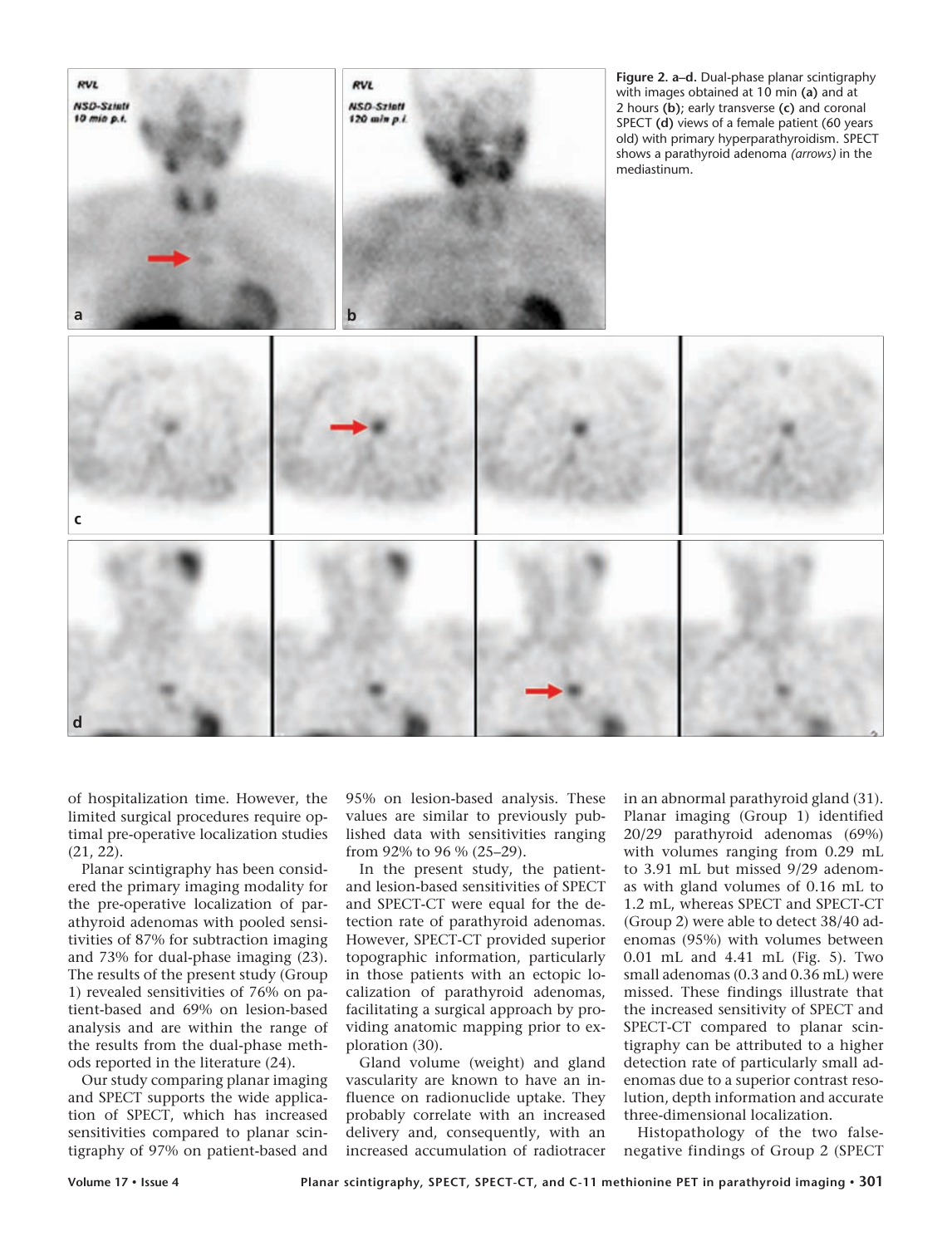

**302** • **December 2011** • **Diagnostic and Interventional Radiology Öksüz et al.**

**a b**

**Figure 3. a–d.** Low-dose CT **(a)**, transverse SPECT **(b)**, fusion of low-dose CT and SPECT **(c)**, and threedimensional maximum intensity projection **(d)**. SPECT-CT of the same patient as in Figure 2 provides additional topographic information by depicting neighboring anatomical structures. The parathyroid adenoma *(arrows)* is located in the mid-lower mediastinum in the proximity of the left main

g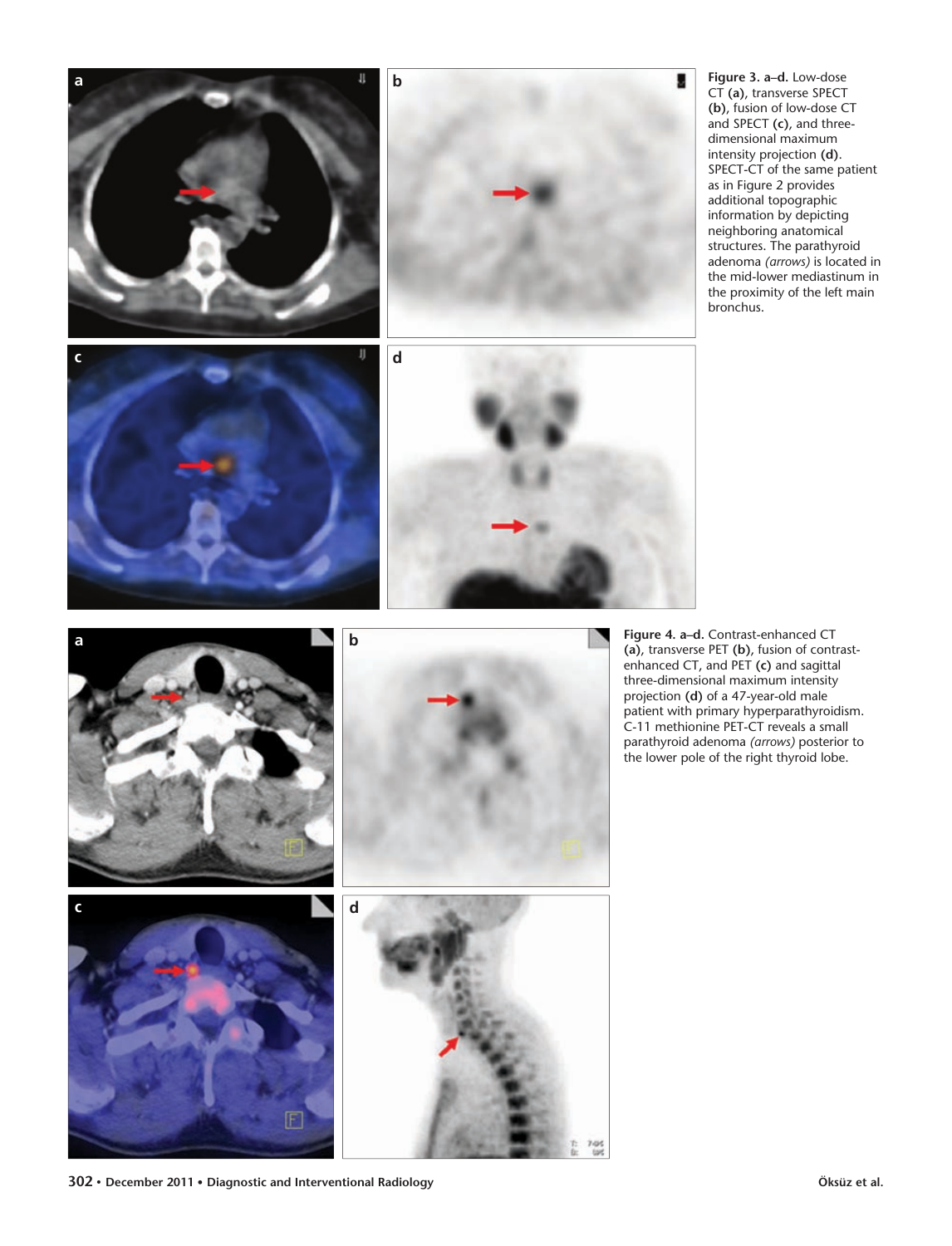

**Figure 5.** Gland volumes of detected (true positive) and non-detected (false negative) enlarged parathyroid glands (adenoma, hyperplastic gland). The increased sensitivity of SPECT and SPECT-CT (Group 2) compared to planar scintigraphy (Group 1) can be attributed to a higher detection rate of particularly small adenomas due to a superior contrast resolution, depth information and accurate threedimensional localization.



**Figure 6.** Imaging algorithm for patients with proven hyperparathyroidism. Dual-phase Tc-99m sestamibi SPECT-CT in combination with ultrasonography imaging is the method of choice to localize parathyroid adenomas and/or hyperplasia. If thyroid nodules are found on ultrasonography, thyroid scintigraphy should be performed. In the case of negative scintigraphic findings, C-11 methionine PET or PET-CT should be performed.

and SPECT-CT) revealed that one of the missed adenomas was characterized by only a few adenoma-like cells corresponding to a low functional status. In the other case, one of two adenomas was correctly depicted, but the missed adenoma showed a fairly low content of oxyphil cells. As previously reported, the presence of oxyphil cells that are rich in mitochondria is essential for radionuclide retention (32).

It has been reported in the literature that parathyroid scintigraphy with Tc-99m sestamibi is less sensitive in the detection of hyperplastic parathyroid glands compared to parathyroid adenomas (33, 34). However, in our study, all false-negative cases occurred in patients with primary hyperparathyroidism with histopathologically small parathyroid adenomas. The six hyperplastic parathyroid glands, two in Group 1 (secondary hyperparathyroidism, MEN 1) and four in Group 2 (secondary hyperparathyroidism in three cases, primary hyperparathyroidism in one case) were correctly detected.

Although 80% to 85% of parathyroid adenomas are found adjacent to the thyroid gland in their normal position, up to 20% are located at ectopic sites. The term "major ectopy" refers to parathyroid adenomas located in the mediastinum; high in the neck,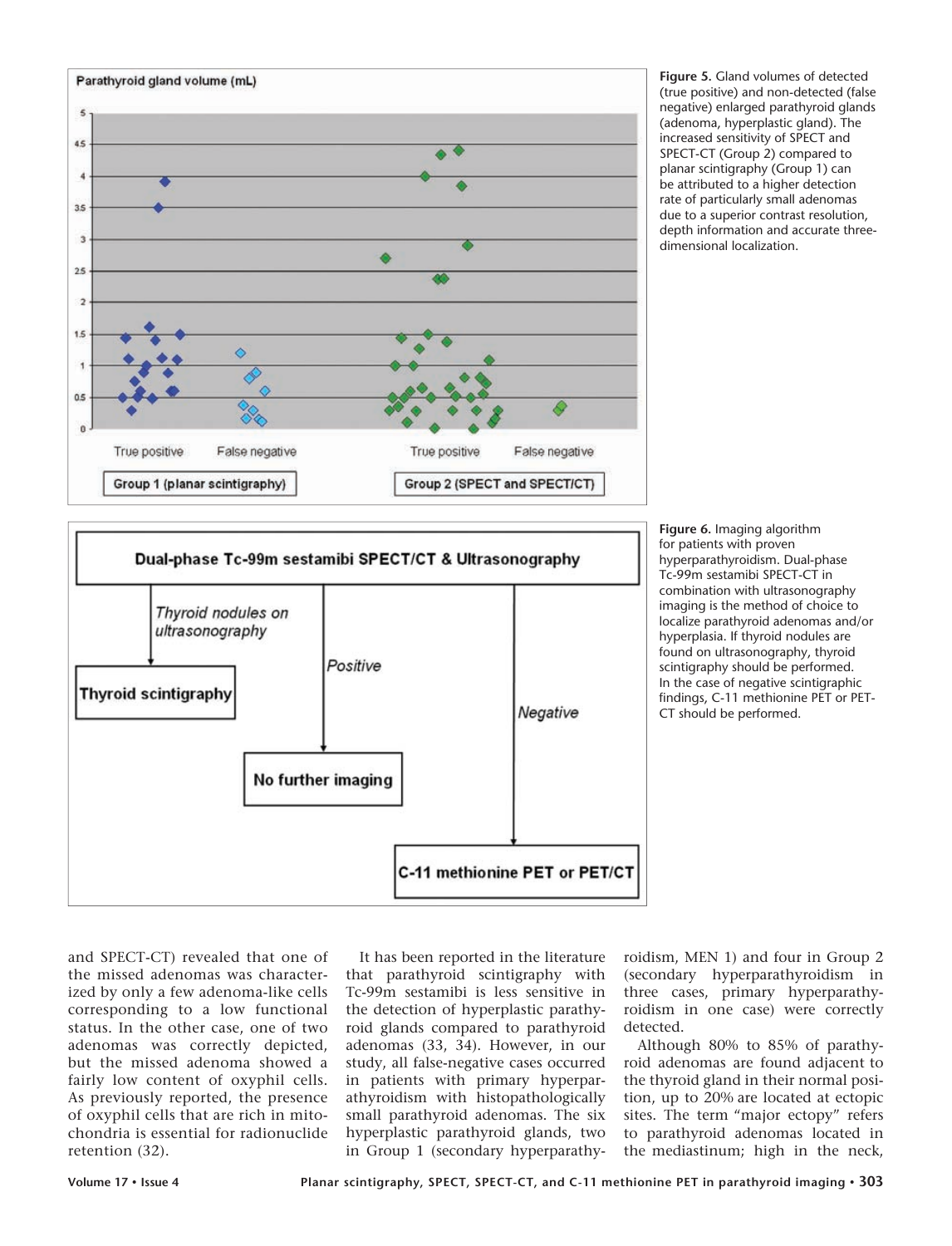| Pre-operative diagnosis | Pre-operative scintigraphy    | Post-operative pathology            | Scintigraphy vs. pathology | Volume (mL) |  |
|-------------------------|-------------------------------|-------------------------------------|----------------------------|-------------|--|
| pHPT                    | Right inferior                | PA right inferior                   | <b>TP</b>                  | 0.5         |  |
| pHPT                    | Right inferior                | PA right inferior                   | TP                         | 1.44        |  |
| sHPT                    | Left superior                 | PH left superior                    | TP                         | 1.11        |  |
| pHPT                    | Right inferior                | PA right inferior                   | <b>TP</b>                  | 0.29        |  |
| pHPT                    | Anterosuperior mediastinum    | PA anterosuperior mediastinum       | TP                         | 0.75        |  |
| pHPT                    | Right superior                | PA right superior                   | TP                         | 0.51        |  |
| pHPT                    | Anterosuperior mediastinum    | PA anterosuperior mediastinum       | <b>TP</b>                  | 0.6         |  |
| pHPT                    | Left inferior                 | PA left inferior                    | <b>TP</b>                  | 0.9         |  |
| pHPT                    | Left inferior                 | PA left inferior                    | TP                         | 1.0         |  |
| pHPT                    | Right inferior                | PA right inferior                   | <b>TP</b>                  | 1.62        |  |
| pHPT                    | Right superior                | PA right superior                   | TP                         | 0.48        |  |
| pHPT                    | Right inferior                | PA right inferior                   | TP                         | 1.4         |  |
| pHPT                    | Left superior                 | PA left superior                    | TP                         | 3.5         |  |
| pHPT                    | Left superior                 | PA left superior                    | <b>TP</b>                  | 1.12        |  |
| pHPT                    | Anterosuperior mediastinum    | PA anterosuperior mediastinum       | TP                         | 3.91        |  |
| pHPT (MEN 1)            | Right superior, left inferior | PA right superior, PH left inferior | TP(2x)                     | 0.6, 0.88   |  |
| pHPT                    | Left inferior                 | PA left inferior                    | <b>TP</b>                  | 0.6         |  |
| pHPT                    | None                          | PA right superior                   | <b>FN</b>                  | 1.2         |  |
| pHPT                    | None                          | PA right inferior, PA left superior | FN(2x)                     | 0.16, 0.38  |  |
| pHPT                    | None                          | PA left inferior                    | <b>FN</b>                  | 0.8         |  |
| pHPT                    | Right inferior                | PA right inferior, PA left inferior | TP (right), FN (left)      | 1.1, 0.3    |  |
| pHPT                    | Right inferior                | PA right inferior, PA left superior | TP (right), FN (left)      | 1.5, 0.9    |  |
| pHPT                    | None                          | PA right inferior                   | <b>FN</b>                  | 0.15        |  |
| pHPT                    | None                          | PA left inferior                    | <b>FN</b>                  | 0.12        |  |
| pHPT                    | None                          | PA right inferior                   | <b>FN</b>                  | 0.6         |  |

**Table 4.** Comparison of pre-operative scintigraphy and post-operative pathology of Group 1 (planar scintigraphy) with volumes of parathyroid adenomas/hyperplasias

pHPT, primary hyperparathyroidism; sHPT, secondary hyperparathyroidism; MEN, multiple endocrine neoplasia; PA, parathyroid adenoma; PH, parathyroid hyperplasia; TP, true positive; FN, false negative.

in, or lateral to, the cervical neurovascular bundle; or within the thyroid gland (35). In our study, we found ectopic adenomas in 9 out of 60 patients (15%), which is comparable to figures reported in the literature (8% to 20%) (36–38). Most of the ectopic adenomas (6/9) were localized in the anterior superior mediastinum. One patient had an ectopically located parathyroid adenoma in the mid-lower mediastinum on the ventral aspect of the left main bronchus (Figs. 2 and 3), and in another patient, the parathyroid adenoma was located in the posterior superior mediastinum near the aortic arch/descending aorta.

As a rare cause of primary hyperparathyroidism, we found an intrathyroidal parathyroid adenoma within the lower pole of the thyroid gland. Based on the known embryology, it was originally thought that intrathyroidal adenomas would involve only the superior parathyroid glands (39, 40). However, data available from more recent reviews have shown that intrathyroidal parathyroid adenomas or hyperplastic glands may involve either the superior or inferior glands (41–43).

One patient in our study had two anomalous parathyroid glands, i.e., one adenoma and one hyperplastic parathyroid gland, and both were ectopically located in the anterior superior mediastinum. Current evidence regarding the histopathogenesis of parathyroid adenoma and hyperplasia is unclear. Although most adenomas are monoclonal proliferations, suggesting a neoplastic origin, histopathologic evidence indicates the evolution to a monoclonal adenoma from polyclonal hyperplasia and vice versa (44–46). Therefore, parathyroid adenoma and hyperplasia could be the same disease entity, representing opposite ends of the spectrum of phenotypic expression. The prevalence of hyperplasia varies considerably in different studies, and there appears to be a strong influ-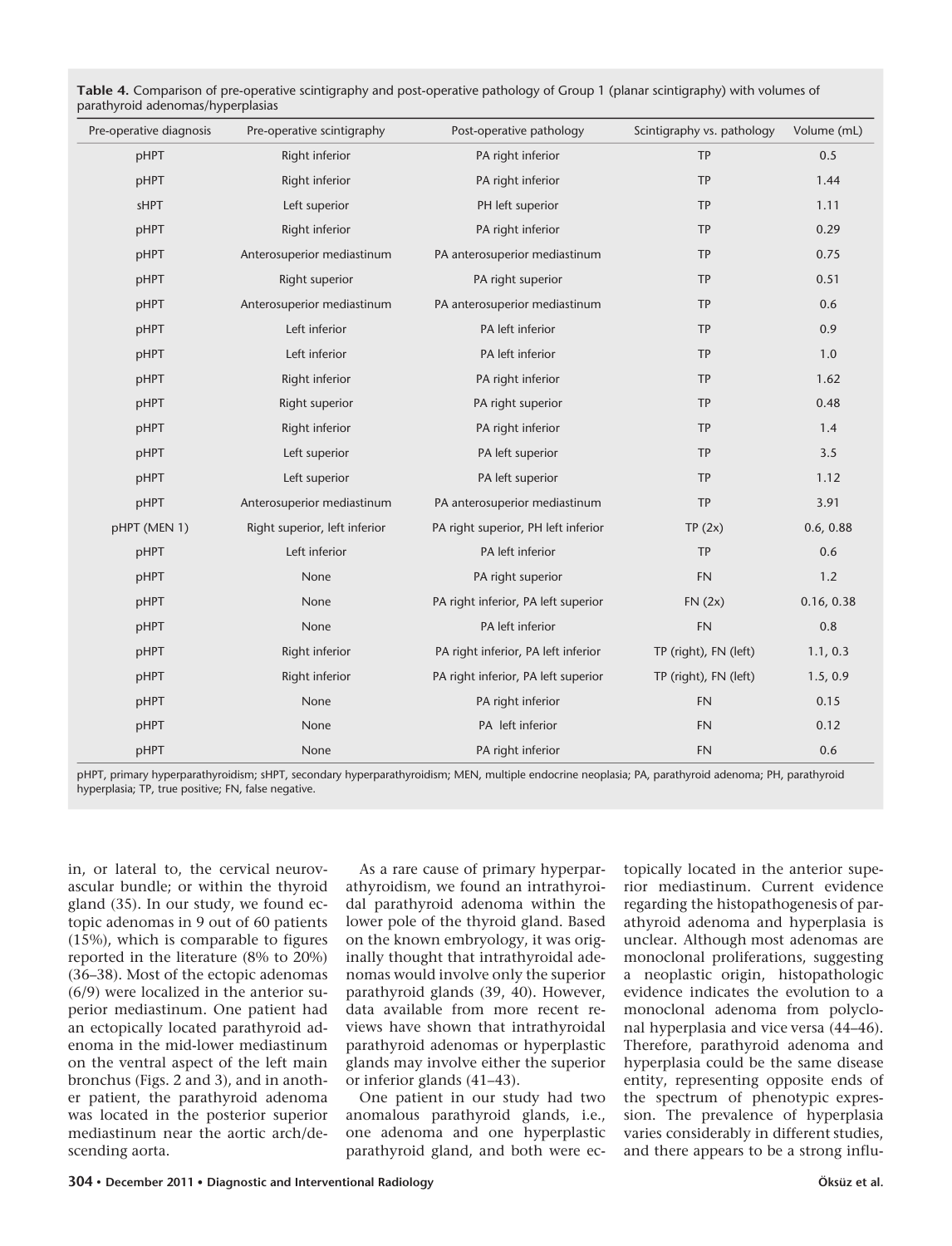| Pre-operative diagnosis | Pre-operative scintigraphy                      | Post-operative pathology                                           | Scintigraphy vs. pathology | Volume (mL)    |
|-------------------------|-------------------------------------------------|--------------------------------------------------------------------|----------------------------|----------------|
| sHPT                    | Right inferior, left superior,<br>left inferior | PA right inferior, PA left superior,<br>TP(3x)<br>PH left inferior |                            | 0.5, 2.7, 0.29 |
| sHPT                    | Anterosuperior<br>mediastinum (2x)              | PA (1x) and PH (1x) anterosuperior<br>mediastinum                  | TP(2x)                     | 0.35, 1.0      |
| pHPT                    | Right inferior                                  | PA right inferior                                                  | TP                         | 1.44           |
| <b>SHPT</b>             | Left inferior                                   | PH left inferior                                                   | TP                         | 0.5            |
| pHPT                    | Right inferior, anterosuperior<br>mediastinum   | PA right inferior, PA anterosuperior<br>mediastinum                | TP(2x)                     | 0.6, 0.11      |
| pHPT                    | Right inferior, left inferior                   | PA right inferior                                                  | TP (right), FP (left)      | 1.0            |
| pHPT                    | Right inferior                                  | PA right inferior                                                  | <b>TP</b>                  | 0.28           |
| pHPT                    | Right inferior                                  | PA right inferior                                                  | <b>TP</b>                  | 1.27           |
| pHPT                    | Left inferior                                   | PA left inferior                                                   | <b>TP</b>                  | 0.65           |
| pHPT                    | Right inferior                                  | PA right inferior                                                  | <b>TP</b>                  | 4.0            |
| pHPT                    | Right inferior                                  | PA right inferior                                                  | <b>TP</b>                  | 1.5            |
| pHPT                    | Left inferior                                   | PA left inferior                                                   | <b>TP</b>                  | 0.5            |
| pHPT                    | Left superior                                   | PA left superior                                                   | <b>TP</b>                  | 0.01           |
| pHPT                    | Right inferior                                  | PA right inferior                                                  | <b>TP</b>                  | 2.37           |
| pHPT                    | Mid-lower<br>mediastinum                        | PA mid-lower<br>mediastinum                                        | <b>TP</b>                  | 4.34           |
| pHPT                    | Left inferior                                   | PA left inferior                                                   | <b>TP</b>                  | 2.38           |
| pHPT                    | Left inferior                                   | PA left inferior (intrathyroidal)                                  | <b>TP</b>                  | 1.38           |
| pHPT                    | Left inferior                                   | PA left inferior                                                   | <b>TP</b>                  | 0.65           |
| pHPT                    | Right inferior                                  | PA right inferior                                                  | <b>TP</b>                  | 0.3            |
| pHPT                    | Right inferior                                  | PA right inferior                                                  | <b>TP</b>                  | 0.52           |
| pHPT                    | Posterosuperior<br>mediastinum                  | PA posterosuperior<br>mediastinum                                  | <b>TP</b>                  | 4.41           |
| pHPT                    | Right superior                                  | PA right superior                                                  | TP                         | 3.84           |
| pHPT                    | Right inferior                                  | PA right inferior                                                  | <b>TP</b>                  | 0.81           |
| pHPT                    | Right inferior                                  | PA right inferior                                                  | TP                         | 2.9            |
| pHPT                    | Left inferior                                   | PA left inferior                                                   | TP                         | 0.5            |
| pHPT                    | Left inferior                                   | PA left inferior                                                   | TP                         | 0.36           |
| pHPT                    | Left inferior                                   | PA left inferior                                                   | <b>TP</b>                  | 0.29           |
| pHPT                    | Right inferior                                  | PA right inferior                                                  | <b>TP</b>                  | 0.81           |
| pHPT                    | Right inferior                                  | PA right inferior                                                  | <b>TP</b>                  | 0.55           |
| pHPT                    | Right inferior                                  | PA right inferior                                                  | <b>TP</b>                  | 0.72           |
| pHPT                    | Left inferior                                   | PA left inferior                                                   | <b>TP</b>                  | 1.08           |
| pHPT                    | Left inferior                                   | PA left inferior                                                   | <b>TP</b>                  | 0.09           |
| pHPT                    | Left inferior                                   | PH left inferior                                                   | <b>TP</b>                  | 0.17           |
| pHPT                    | None                                            | PA left inferior                                                   | <b>FN</b>                  | 0.3            |
| pHPT                    | Right inferior                                  | PA right inferior, PA left superior                                | TP (right), FN (left)      | 0.36, 0.29     |

**Table 5.** Comparison of pre-operative scintigraphy and post-operative pathology of Group 2 (SPECT and SPECT-CT) with volumes of parathyroid adenomas/hyperplasias

pHPT, primary hyperparathyroidism; sHPT, secondary hyperparathyroidism; PA, parathyroid adenoma; PH, parathyroid hyperplasia; TP, true positive; FN, false negative; FP, false positive (i.e., thyroid nodule found by histopathology in this patient).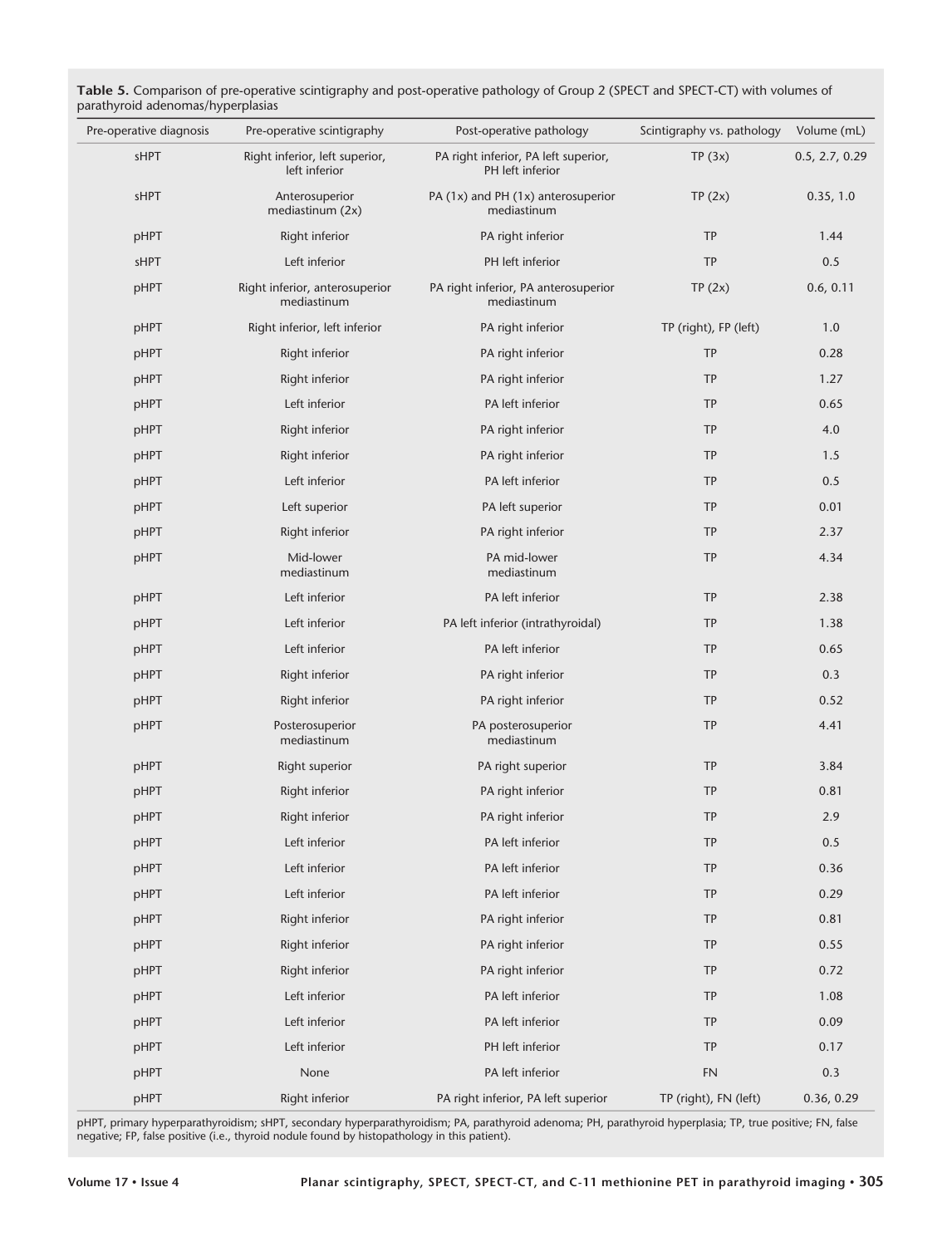ence of the surgical diagnosis on the pathologist's diagnosis. When a subtotal parathyroidectomy is performed, more hyperplasia is diagnosed. When a focused operation is performed with removal of a single gland, it is likely to be called an adenoma. The importance of mild hyperplasia and the best way of diagnosing this condition have yet to be determined (47).

First reported in 1963 by Wermer (48), MEN syndromes consist of rare, autosomal dominant mutations in genes regulating cell growth. Current classification recognizes MEN 1 and MEN 2, with subcategories MEN 2A (Sipple syndrome) and MEN 2B. MEN 1 is defined by hyperfunctioning tumors of all four parathyroid glands, pancreatic islets (including gastrinoma, insulinoma, glucagonoma, vasoactive intestinal peptide tumor [VIPoma], and pancreatic polypeptide–producing tumor [PPoma]), and the anterior pituitary gland (including prolactinoma, somatotropinoma, corticotropinoma, or nonfunctioning tumors). Other associated tumors include lipomas, angiofibromas, or those located in the adrenal gland cortex. At the time of operation, multiple gland involvement of the parathyroids is typical, although it may be quite asymmetric. Single adenomas and parathyroid cancer have also been described in the setting of MEN 1 (49, 50). One patient in our study with MEN 1 had an adenoma posterior to the superior pole of the right thyroid lobe and a hyperplastic parathyroid gland posterior to the inferior pole of the contralateral thyroid lobe.

It is known that tracer accumulation and retention is not limited to the presence of a parathyroid adenoma or hyperplasia. Less than 1% of parathyroid carcinomas are the culprit of positive imaging findings, and in some cases a thyroid nodule is the reason for false-positive findings, as was the case for one patient of Group 2 in our study (51).

PET and PET-CT with C-11 methionine is an alternative imaging technique to identify hyperfunctioning parathyroid tissues in primary, secondary and recurrent or persistent hyperparathyroidism. PET offers advantages over SPECT; in particular, PET has superior spatial resolution. The high sensitivity of C-11 methionine may also be explained by characteristics in the intermediary metabolism such as transmembrane amino acid transport, protein synthesis and methionine donor transmethylation. Although the number of cases studied to date with C-11 methionine PET is still small, its efficacy in localizing hyperfunctioning glands in hyperparathyroidism appears to be superior to that of Tc-99m sestamibi (52–55).

The sensitivity in the presented cases of eight patients (Group 3, sensitivity per patient: 100%, sensitivity per adenoma: 88.9%) is comparable to those previously published (56). Rubello et al. (57) stated that size may not be the best determinant of dysfunction of parathyroid glands and concluded that C-11 methionine PET may provide additional information in the evaluation of patients with negative or equivocal findings on parathyroid scans.

The most significant limitation of our study was the small number of patients receiving C-11 methionine PET or PET-CT. Further clinical trials with larger patient populations for a reliable statistical analysis are needed to prove the superiority of C-11 methionine PET or PET-CT, particularly in cases of negative Tc-99m sestamibi SPECT examinations.

In conclusion, for the detection of parathyroid adenomas, SPECT is clearly superior to planar imaging. SPECT-CT has identical sensitivity compared to SPECT alone, but it provides additional topographic information that is relevant for subsequent surgery, particularly in cases of ectopic glands. Thus, parathyroid SPECT-CT is highly accurate for the localization of parathyroid adenomas. The sensitivity of PET appears to be even higher compared to that of SPECT, although the number of patients in this study is too small for statistical analysis. In the case of negative scintigraphic findings and proven hyperparathyroidism, additional C-11 methionine PET or PET-CT should be performed (Fig. 6).

## **Conflict of interest disclosure**

The authors declared no conflicts of interest.

#### **References**

 1. Clark OH, Siperstein AE. The hypercalcemic syndrome. In: Friesen SR and Thompson NW, ed. Surgical endocrinology clinical syndromes. 2nd ed. Philadelphia: Lippincott, 1990; 311–339.

- 2. Heath H, Hodgson SF, Kennedy MA. Primary hyperparathyroidism: incidence, morbidity, and potential economic impact in a community. N Engl J Med 1980; 302:189–193.
- 3. Rubello D, Gross MD, Mariani G, Al-Nahhas A. Scintigraphic techniques in primary hyperparathyroidism: from preoperative localisation to intra-operative imaging. Eur J Nucl Med Mol Imaging 2007; 34:926–933.
- 4. Kinder BK, Stewart AF. Hypercalcemia. Curr Probl Surg 2002; 39:349–448.
- 5. Loftus KA, Anderson S, Mulloy AL, Terris DJ. Value of sestamibi scans in tertiary hyperparathyroidism. Laryngoscope 2007; 117:2135–2138.
- 6. Marx SJ. Hyperparathyroid and hypoparathyroid disorders. N Engl J Med 2000; 343:1863–1875.
- 7. Metz D, Jensen R, Allen B, et al. Multiple endocrine neoplasia type I: clinical features and management. In: Bilezikian J, Levine M, Marcus R, eds. The parathyroids. 1st ed. New York: Raven Press, 1994; 591–647.
- 8. Kraimps JL, Denizot A, Carnaille B, et al. Primary hyperparathyroidism in multiple endocrine neoplasia type IIa: retrospective French multicentric study. World J Surg 1996; 20:808–812; discussion 812–813.
- 9. Feliciano DV. Parathyroid pathology in an intrathyroidal position. Am J Surg 1992; 164:496–500.
- 10. Krubsack AJ, Wilson SD, Lawson TL, et al. Prospective comparison of radionuclide, computed tomographic, sonographic, and magnetic resonance localization of parathyroid tumors. Surgery 1989; 106:639–644; discussion 644–646.
- 11. Caixas A, Berna L, Hernandez A, et al. Efficacy of preoperative diagnostic imaging localization of Tc-99m sestamibi scintigraphy in hyperparathyroidism. Surgery 1997; 121:535–541.
- 12. Kaczirek K, Prager G, Kienast O, et al. Combined transmission and Tc-99m sestamibi emission tomography for localization of mediastinal parathyroid glands. Nuklearmedizin 2003; 42:220–223.
- 13. Massaro A, Cittadin S, Rampin L, et al. Accurate planning of minimally invasive surgery of parathyroid adenomas by means of [(99m)Tc]MIBI SPECT. Minerva Endocrinol 2007; 32:9–16.
- 14. Lorberboym M, Ezri T, Schachter PP. Preoperative technetium Tc-99m sestamibi SPECT imaging in the management of primary hyperparathyroidism in patients with concomitant multinodular goiter. Arch Surg 2005; 140:656–660.
- 15. Rubello D, Pelizzo MR, Boni G, et al. Radioguided surgery of primary hyperparathyroidism using the low-dose 99mTc-sestamibi protocol: multiinstitutional experience from the Italian Study Group on Radioguided Surgery and Immunoscintigraphy. J Nucl Med 2005; 46:220–226.
- 16. Rubello D, Pelizzo MR, Gross MD, Fig LM, Shapiro B, Mariani G. Controversies on minimally invasive procedures for radioguided surgery of parathyroid tumours. Minerva Endocrinol 2004; 29:189–193.